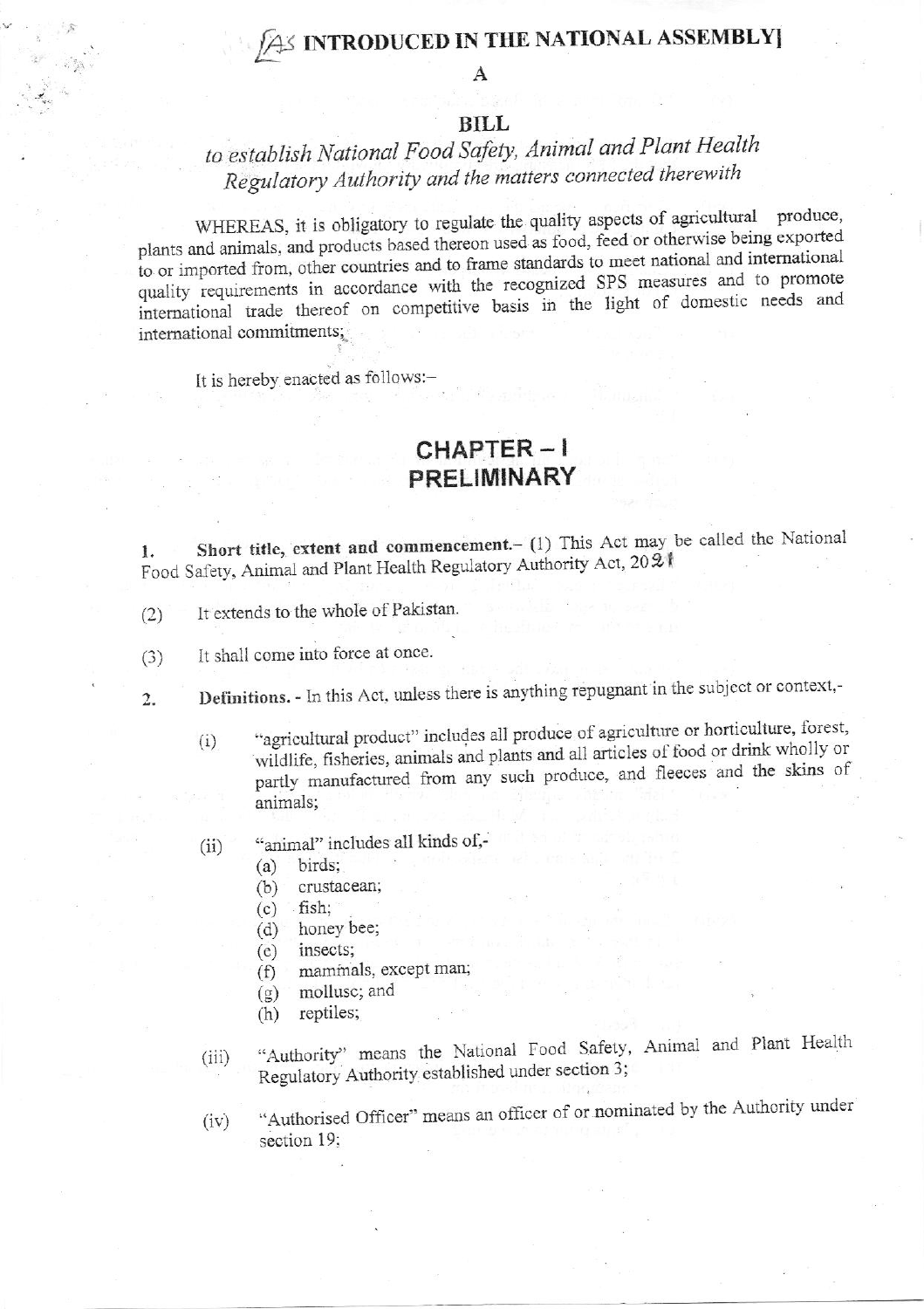- ( $v$ ) "Board" means the Board established under section 5;
- (vi) "business operator" means the natural or legal person responsible for ensuring that the SPS measures are complied with within the business under his control;
- (vii) "Certificate" means the certificate issued by the Authorized Officer confirming compliance or otherwise with the provisions of this Act;
- (viii) "Chairperson" means Chairperson of the Board appointed under sub-section (2) of section 5;
- (ix) "Chief Executive" means the executive head of the Authority appointed under section 9;
- $(x)$  "Consultative Committee" means the committee as established under section  $12:$
- "crop" includes all agricultural or horticultural crops and all trees, bushes, herbs, shrubs, grass, plants, roots, fungi and algae grown for commercial purposes;  $(xi)$
- "Department" includes the departments as mentioned in section  $58$ ; (xii)
- (xiii) "disease" means suffering from or carrying any infectious or contagious disease or such disease as may be declared by the Federal Government from time to time by notification in the official Gazette;
- (xiv) "export" shall have the meaning assigned by the Imports and Exports (Conirol) Act, 1950 (XXXIX of 1950);
- $(xv)$ "feed" means animal feed, including hay, roughage, concentrate or any other substance used for feeding animals;
- $(xvi)$ "fish" means aquatic animals which belong to class Pisces, Crustacea, Echinoderms, and Molluscs, excluding Reptiles and N{ammals, which is by order declared to be fish for the purposes of this Act under clause (d) of section 2 of the Pakistan Fish Inspection and Quality Control Act, 1997 (XXXV of 1997);
- (xvii) "food" means any substance, whether processed, semi-processed or raw, which is intended for human consumption, and includes drink, chewing gum and any substance which has been used in the manufacture, preparation or treatment of food, including novel foods. 'Food 'shall not include,-
	- (a) Feed;
	- (b) animals unless they are prepared for placing on the market for human consumption in live form;
	- (c) plants prior to harvesting;

 $-2-$